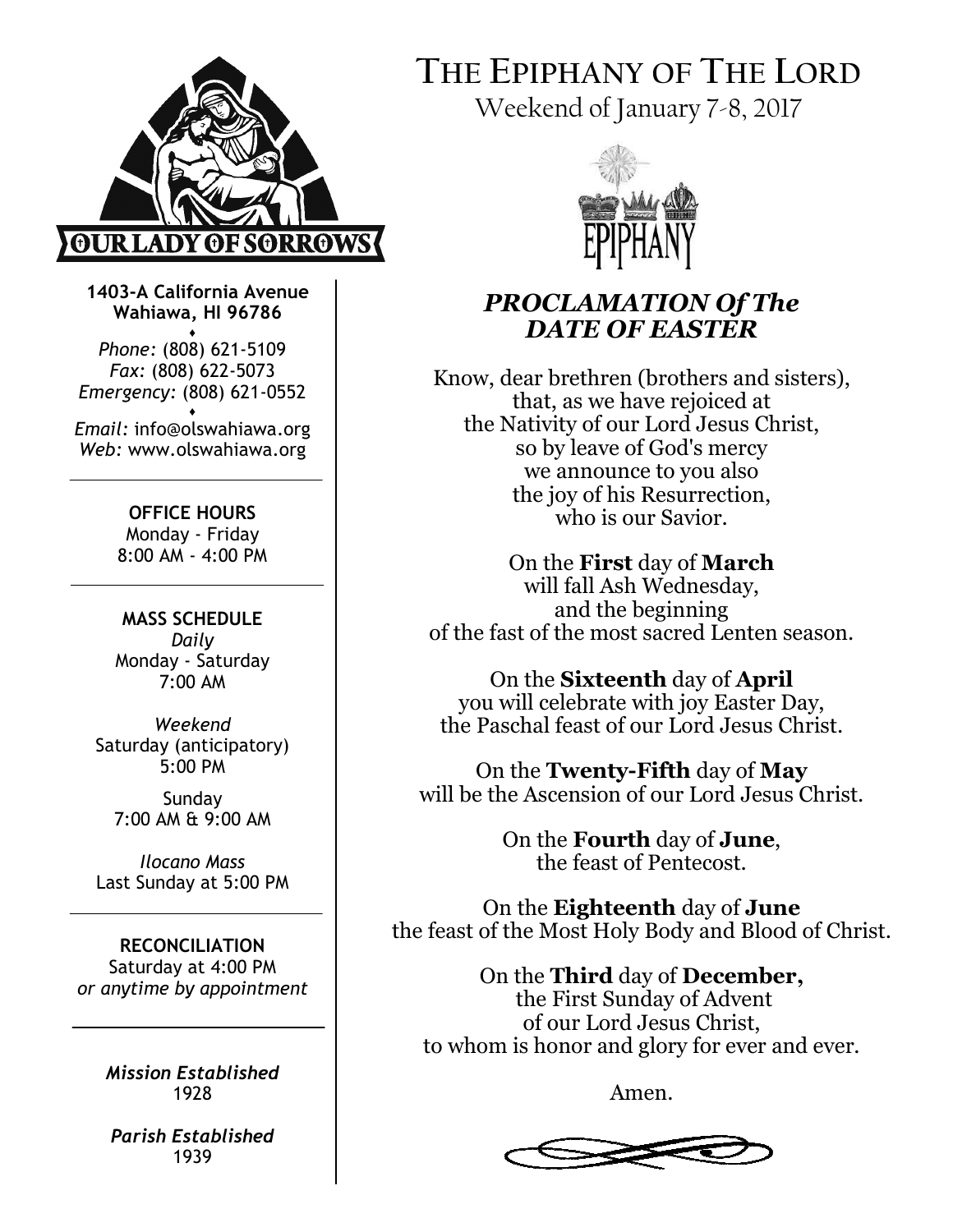#### WEEKLY CALENDAR

| Jan 7 (Sat)         | The Epiphany of the Lord                                                                                                                                                                                                                                                                                                                                                                                                                                                                                                                                                                                  |
|---------------------|-----------------------------------------------------------------------------------------------------------------------------------------------------------------------------------------------------------------------------------------------------------------------------------------------------------------------------------------------------------------------------------------------------------------------------------------------------------------------------------------------------------------------------------------------------------------------------------------------------------|
| Jan 8 (Sun)         | The Epiphany of the Lord<br>10:30am Religious Education Classes<br>$1:00$ pm<br>Altar Society Mtg (PH)                                                                                                                                                                                                                                                                                                                                                                                                                                                                                                    |
| Jan $9$ (Mon)       | The Baptism of the Lord<br>6:30pm Middle School Ministry (Lib)<br>7:00pm EPIC Young Adult Faith Sharing (CH)                                                                                                                                                                                                                                                                                                                                                                                                                                                                                              |
| Jan 10 (Tue)        | <b>Weekday (Week I in Ordinary Time)</b><br>6:30pm CO Vicariate Youth & Young Adult Mtg (PH)                                                                                                                                                                                                                                                                                                                                                                                                                                                                                                              |
| Jan 11 (Wed)        | Weekday<br>6:30 <sub>pm</sub><br>Youth Ministry Class (Chapel)<br>Kupuna Kokua Ministry Mtg (PH)<br>6:30pm<br>7:00pm<br>Food Pantry Mtg (Lib)                                                                                                                                                                                                                                                                                                                                                                                                                                                             |
| Jan 12 (Thu)        | Weekday<br>Craft Guild (PH)<br>9:00am<br>10:00am Charismatic Prayer Group (Lib)<br>7:00pm<br>Knights of Columbus Mtg (PH)                                                                                                                                                                                                                                                                                                                                                                                                                                                                                 |
| Jan 13 (Fri)        | <b>St Hilary</b><br>8:30am<br>Church Un-Decorating<br>6:30pm<br>+Zavier Ventura Memorial Mass (CH)                                                                                                                                                                                                                                                                                                                                                                                                                                                                                                        |
| <b>Jan 14 (Sat)</b> | Weekday / BVM<br>9:00am Pastoral Council Mtg (Lib)<br>11:00am +Laura Dupio Memorial Svc (CH)<br>6:00pm Parish Hall Information Session (PH)                                                                                                                                                                                                                                                                                                                                                                                                                                                               |
| Jan 15 (Sun)        | 2nd Sunday in Ordinary Time<br>8:00am Parish Hall Information Session (PH)<br>10:00am Parish Hall Information Session (CH)<br>10:15am FCC Mtg (PH)<br>10:30am Religious Education Classes<br>10:30am WGH-LTC Pry Svc                                                                                                                                                                                                                                                                                                                                                                                      |
| <b>Jan 16 (Mon)</b> | Weekday<br>Martin Luther King Holiday / Office Closed<br>8:00am Morning Mass<br>11:45am +Angeline Salvador Funeral Svc (MMP)<br>6:30pm Middle School Ministry (Lib)<br>7:00pm EPIC Young Adult Faith Sharing (CH)<br>$\overline{1}$ $\overline{1}$ $\overline{1}$ $\overline{1}$ $\overline{1}$ $\overline{1}$ $\overline{1}$ $\overline{1}$ $\overline{1}$ $\overline{1}$ $\overline{1}$ $\overline{1}$ $\overline{1}$ $\overline{1}$ $\overline{1}$ $\overline{1}$ $\overline{1}$ $\overline{1}$ $\overline{1}$ $\overline{1}$ $\overline{1}$ $\overline{1}$ $\overline{1}$ $\overline{1}$ $\overline{$ |

NOTE: The morning Mass on Jan. 16 will be at 8:00 AM.

∗OLS = Our Lady of Sorrows / CH = Church / PH = Parish Hall / Lib = Library / Sch = School MMP = Mililani Mortuary Park / WGH = Wahiawa General Hospital

#### **OBITUARY: MAY THEY REST IN PEACE**

**+Angeline Salvador** 

Jan. 16 11:45am Funeral Svc – MMP **+Zavier Ventura**  Jan. 13 6:30pm Memorial Mass – OLS **+Laura Dupio**  Jan. 14 11:00am Memorial Svc – OLS **+Francisco Bareng** Jan. 18 6:00pm Wake Svc – MMP Jan. 19 10:15am Funeral Svc – MMP

The Health Ministry invites you to our next blood pressure screening on **HEALTH MINISTRY** January 8, following the 7 AM and 9 AM Masses on the lanai. For more info contact our co-coordinators Herald Fernandez, Tina Fernandez or Mary Talon.



### TODAY'S READINGS

[Liturgical Color: White]

#### **Isaiah 60:1-6**

Nations shall walk by your light, and kings by your shining radiance.

**Ephesians 3:2-3a, 5-6**  The Gentiles are coheirs, members of the same body.

**Matthew 2:1-12** 

Upon entering the house, they saw the child with Mary his mother and they paid him homage.

> NEXT SUNDAY'S READINGS [Liturgical Color: Green] Isaiah 49:3, 5-6 · 1 Corinthians 1:1-3 · John 1:29-34

### STEWARDSHIP OF TREASURE

| Weekend of December 31-January 1, 2016 |            |  |
|----------------------------------------|------------|--|
| <b>OFFERINGS</b>                       |            |  |
| <b>Sunday Offering</b>                 | \$5,291.00 |  |
| Christmas                              | 380.00     |  |
| Flower Fund                            | 125.00     |  |
| Mary, Mother of God                    | 10.00      |  |
| Fil-Am Choir Caroling                  | 1,000.00   |  |
| <b>MISCELLANEOUS OFFERINGS</b>         |            |  |
| <b>Building Fund</b>                   | 50.00      |  |
| <b>Funerals</b>                        | 600.00     |  |
| <b>EPIC Ministry</b>                   | 685.00     |  |
| <b>OTHERS</b>                          |            |  |
| Candles                                | 463.89     |  |
| <b>FIF Pledge Payments</b>             | 1,545.00   |  |
| Recycled Ink Cartridge                 | 25.00      |  |
| Mahala fan wayn gananagityl            |            |  |

#### Mahalo for your generosity!

Offertory Envelopes: Please call the bookkeeper at 621-5109 ext. 9722 if you are in need of a new box.

**The Christmas Weekend stewardship report will be published in a future bulletin.** 



SOCIAL MINISTRY UPDATE  **1,290 lbs. collected 19 bags** distributed to **39 adults** & **19 children**

Food Pantry Donations Needed

#### **March for Life 2017 Keiki Poster 4 Life Contest**  *THE RIGHTEOUSNESS OF ONE- IKA PONO O KEKAHI!*

The Poster 4 Life Contest is open to children between the ages of 6 to 17 years old. It will be held at the upcoming March for Life at the state capitol on January 20th. Please contact the Respect Life Ministry Coordinator David Monroy at 1(808) 640-8440 or dka.monroy@gmail.com for contest details. See the bulletin board for more info. Let's support life!